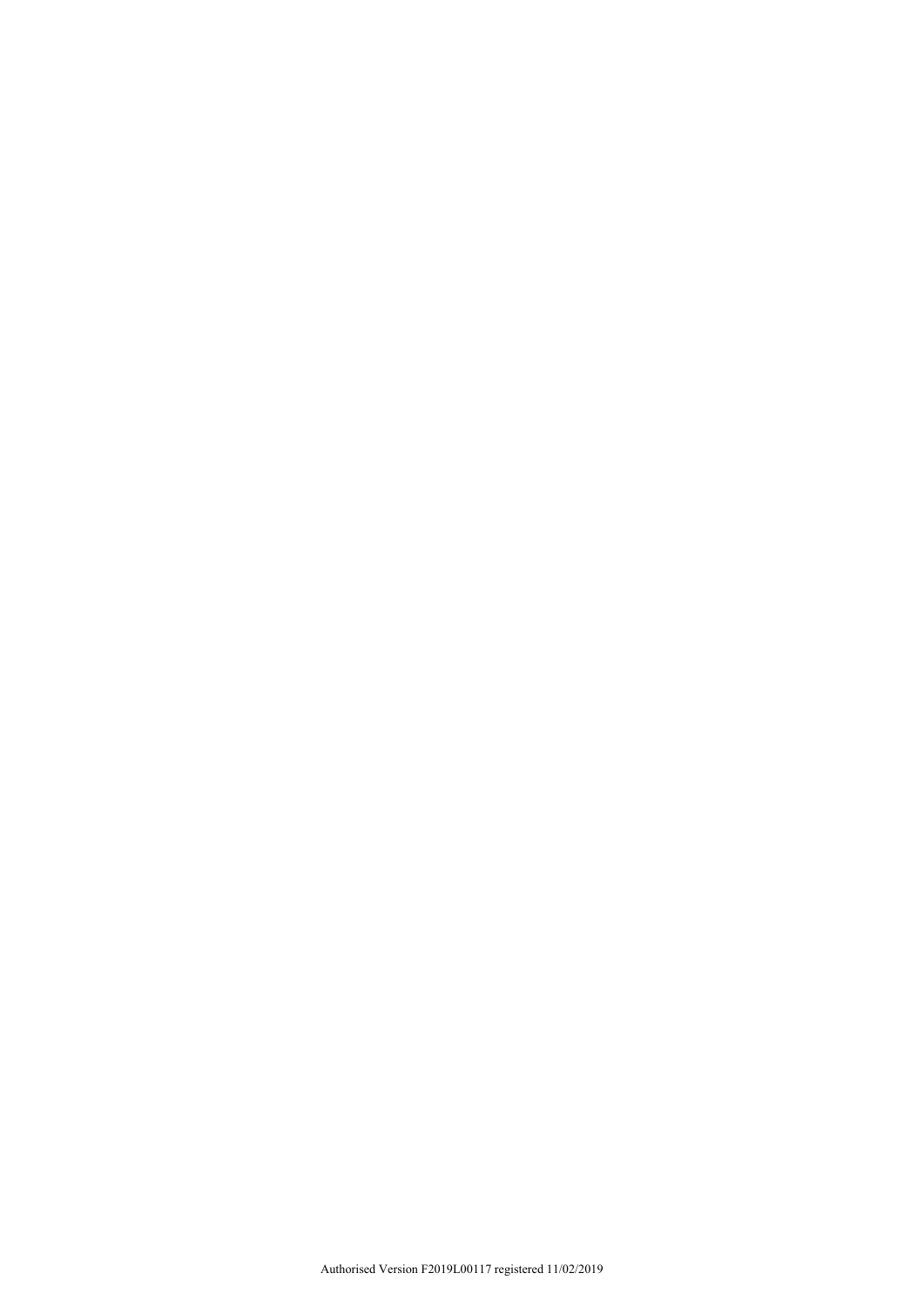## **1 Name**

This is the *Financial Planners and Advisers Code of Ethics 2019*.

Note: All relevant providers must comply with this Code under section 921E of the *Corporations Act 2001*.

## **2 Commencement**

This Code commences at the end of 30 days after it is registered.

## **3 Authority**

This Code is made under paragraph 921U(2)(b) of the *Corporations Act 2001*.

## **4 Interpretation**

Note: The *Corporations Act* 2001 defines *financial product, financial services licensee*, *monitoring body*, *personal advice*, *relevant provider* and *retail client*.

(1) In this Code:

*benefits* includes both monetary and non-monetary benefits, but not any fixed component of remuneration.

Note: Variable components of remuneration (for example, performance bonuses) are benefits under this definition.

*client*, in relation to a relevant provider, includes a retail client of the principal of the relevant provider.

*Principal*: the principal of a relevant provider is the financial services licensee who has authorised the provider to provide, on its behalf, personal advice to retail clients.

Note: Your employer may be your principal. If you are a financial services licensee, you will not have a principal.

(2) Unless this Code expressly says otherwise, do not read down any of the provisions of this Code by reference to any other provision of this Code.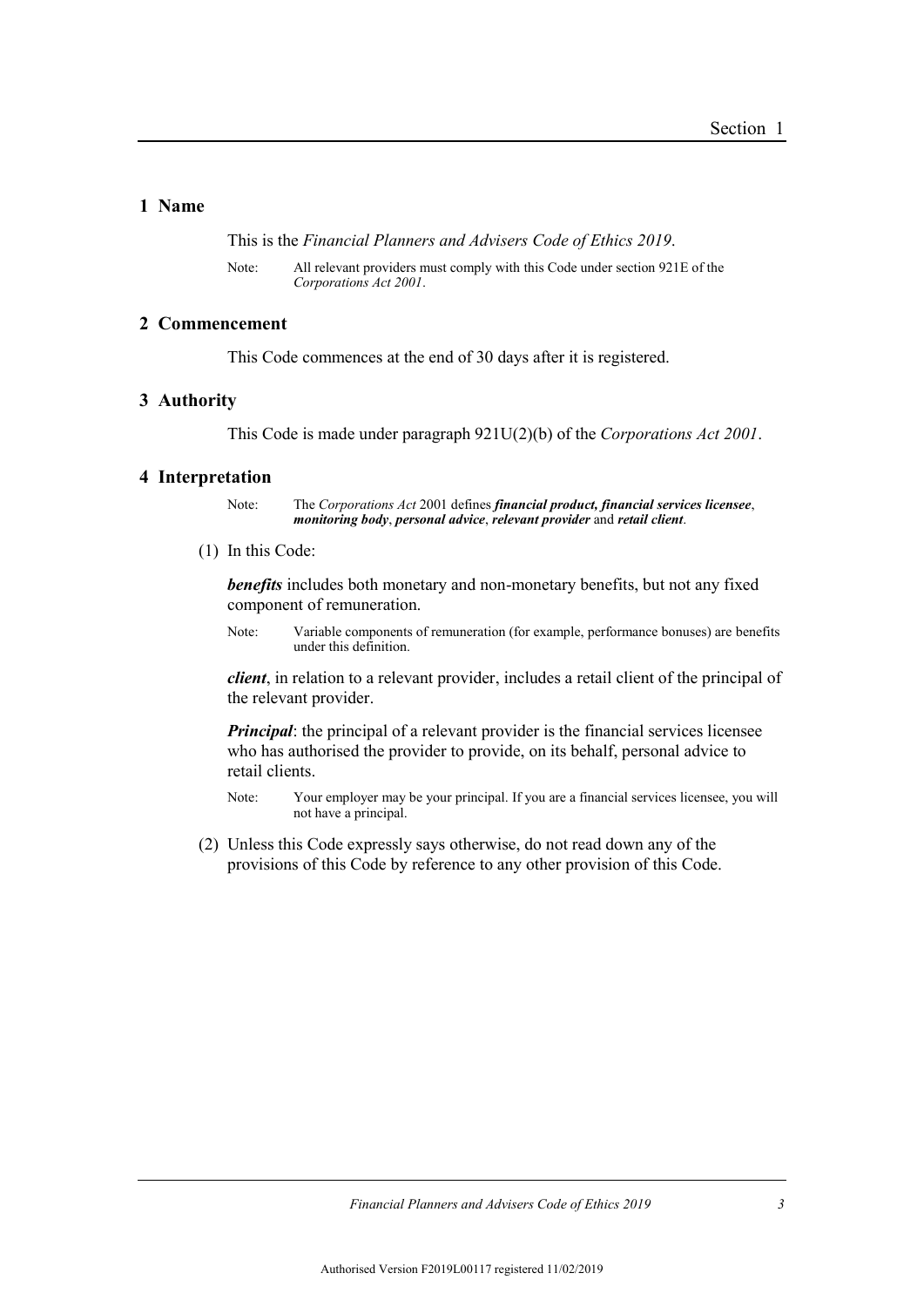## **5 The Values and the Standards**

## **Introduction**

In 2017 the Commonwealth Parliament amended the *Corporations Act 2001* to raise the education, training and ethical standards of financial advisers and financial planners, promote enhanced consumer trust and confidence in financial planners and financial advisers and refocus them from providing commercial services to acting as professionals.

While the ethos of "the market" legitimises the pursuit of self-interest through the satisfaction of others' wants, the ethos of "the professions" aims to secure the public good through the subordination of self-interest in favour of serving the interests of others.

In return for renouncing the pursuit of self-interest, society often provides members of the professions with a range of formal and informal privileges (such as a "monopoly" right to undertake certain types of work).

Appropriate financial advice can significantly improve people's financial wellbeing. In a time of increasing volatility, it is in the public interest that the profession enjoy the trust and confidence of its clients and the wider community. In turn, this requires that members of the profession develop the knowledge, skills and dispositions required to earn that trust.

Collectively, financial planners and advisers are members of Australia's newest profession. As such, while they formerly provided a commercial service, they should be committed to offering a professional service—informed by a code of ethics intended to shape every aspect of their professional conduct.

This Code imposes ethical duties that go above the requirements in the law. It is designed to encourage higher standards of behaviour and professionalism in the financial services industry.

#### **The Values**

You must always act in a way that demonstrates, realises and promotes the following values:

- (a) trustworthiness;
- (b) competence;
- (c) honesty;
- (d) fairness;
- (e) diligence.

#### *Trustworthiness:*

Acting to demonstrate, realise and promote the value of *trustworthiness* requires that you act in good faith in your relationships with other people. Trust is earned by good conduct. It is easily broken by unethical conduct. Trust requires you act with integrity and honesty in all your professional dealings, and these values are interrelated.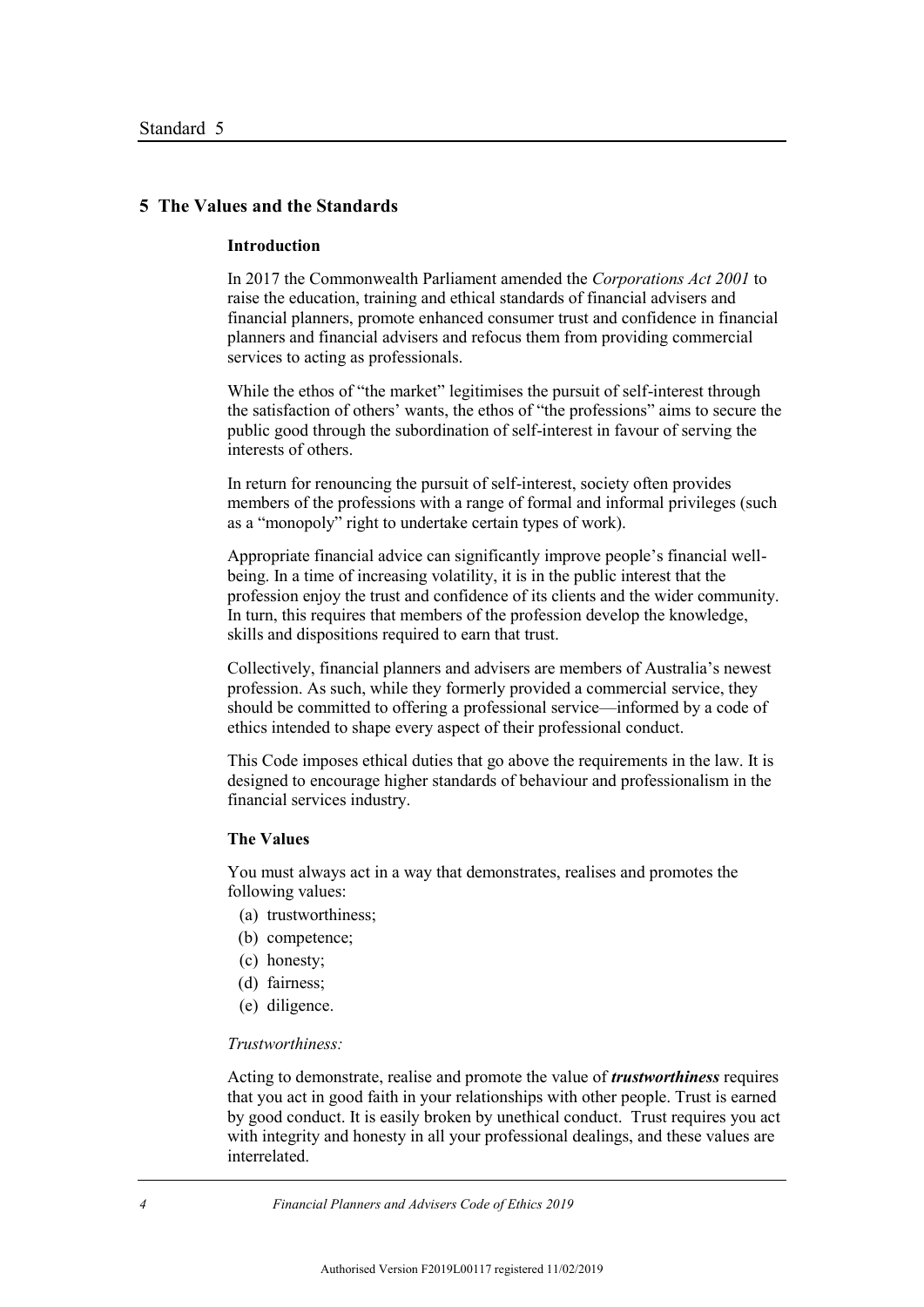Acting ethically, with trustworthiness, promotes trust in the profession of financial advice by consumers, enabling the community to feel confidence in accessing and utilising professional financial services

#### *Competence:*

Acting to demonstrate, realise and promote the value of *competence* requires you to have regard to the knowledge, skills and experience necessary to perform your professional obligations to each of your clients. It requires you to assess the professional services required by each client with regard to their individual needs, priorities, circumstances and preferences, expressed or implicitly identified as the subject matter of the financial advisory engagement. While it may be possible to supplement your professional competence by accessing the expertise of others, the duty of competence is ultimately personal and cannot be outsourced to others.

#### *Honesty:*

Acting to demonstrate, realise and promote the value of *honesty* requires that you conduct yourself with complete integrity in all your professional dealings with your clients and with all others that you engage with in a professional setting. It requires transparency, frankness and fairness to each of your clients, even where this may cause you personal detriment.

#### *Fairness:*

Acting to demonstrate, realise and promote the value of *fairness* requires that you bring professional objectivity to the task of engaging with clients professionally, and when recommending financial products and professional services. It requires you to properly investigate, evaluate and diagnose a client's need for professional services, and to self-reflect on the limits of your professional competency.

#### *Diligence*

Acting to demonstrate, realise and promote the value of *diligence* requires that you perform all professional engagements with due care and skill. It requires you to manage your time and resources to deliver professional services in a timely, efficient and cost effective way to each client.

#### *Values paramount*

These values are paramount. All the other provisions of this Code must be read and applied in a way that promotes the values.

## *Ethical behaviour*

## **Standard 1:**

You must act in accordance with all applicable laws, including this Code, and not try to avoid or circumvent their intent.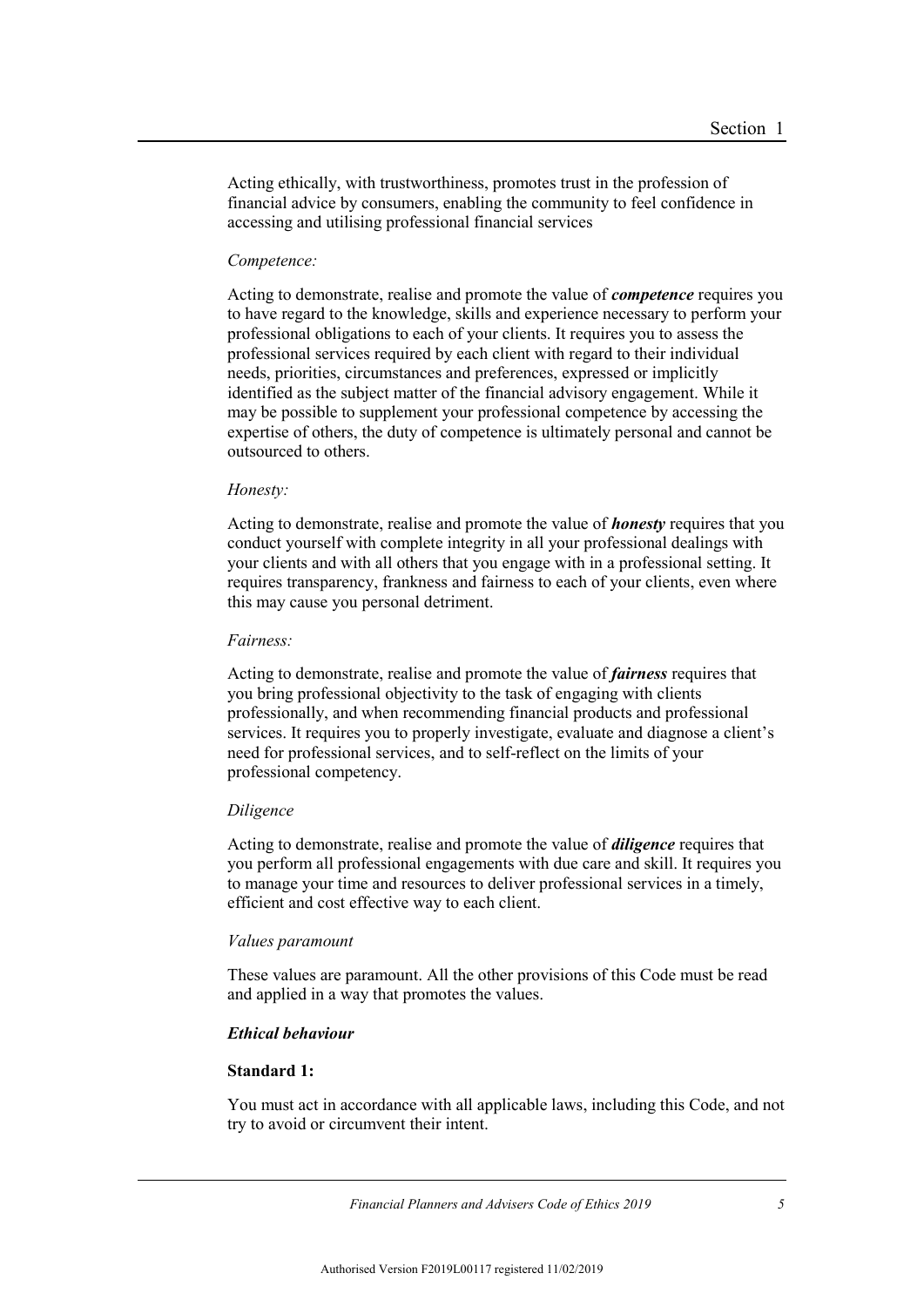## **Standard** *2***:**

You must act with integrity and in the best interests of each of your clients.

#### **Standard 3:**

You must not advise, refer or act in any other manner where you have a conflict of interest or duty.

## *Client care*

## **Standard 4:**

You may act for a client only with the client's free, prior and informed consent. If required in the case of an existing client, the consent should be obtained as soon as practicable after this Code commences.

#### **Standard 5:**

All advice and financial product recommendations that you give to a client must be in the best interests of the client and appropriate to the client's individual circumstances.

You must be satisfied that the client understands your advice, and the benefits, costs and risks of the financial products that you recommend, and you must have reasonable grounds to be satisfied.

#### **Standard 6:**

You must take into account the broad effects arising from the client acting on your advice and actively consider the client's broader, long-term interests and likely circumstances.

#### *Quality process*

#### **Standard 7:**

The client must give free, prior and informed consent to all benefits you and your principal will receive in connection with acting for the client, including any fees for services that may be charged. If required in the case of an existing client, the consent should be obtained as soon as practicable after this Code commences.

Except where expressly permitted by the *Corporations Act 2001, y*ou may not receive any benefits, in connection with acting for a client, that derive from a third party other than your principal.

You must satisfy yourself that any fees and charges that the client must pay to you or your principal, and any benefits that you or your principal receive, in connection with acting for the client are fair and reasonable and represent value for money for the client.